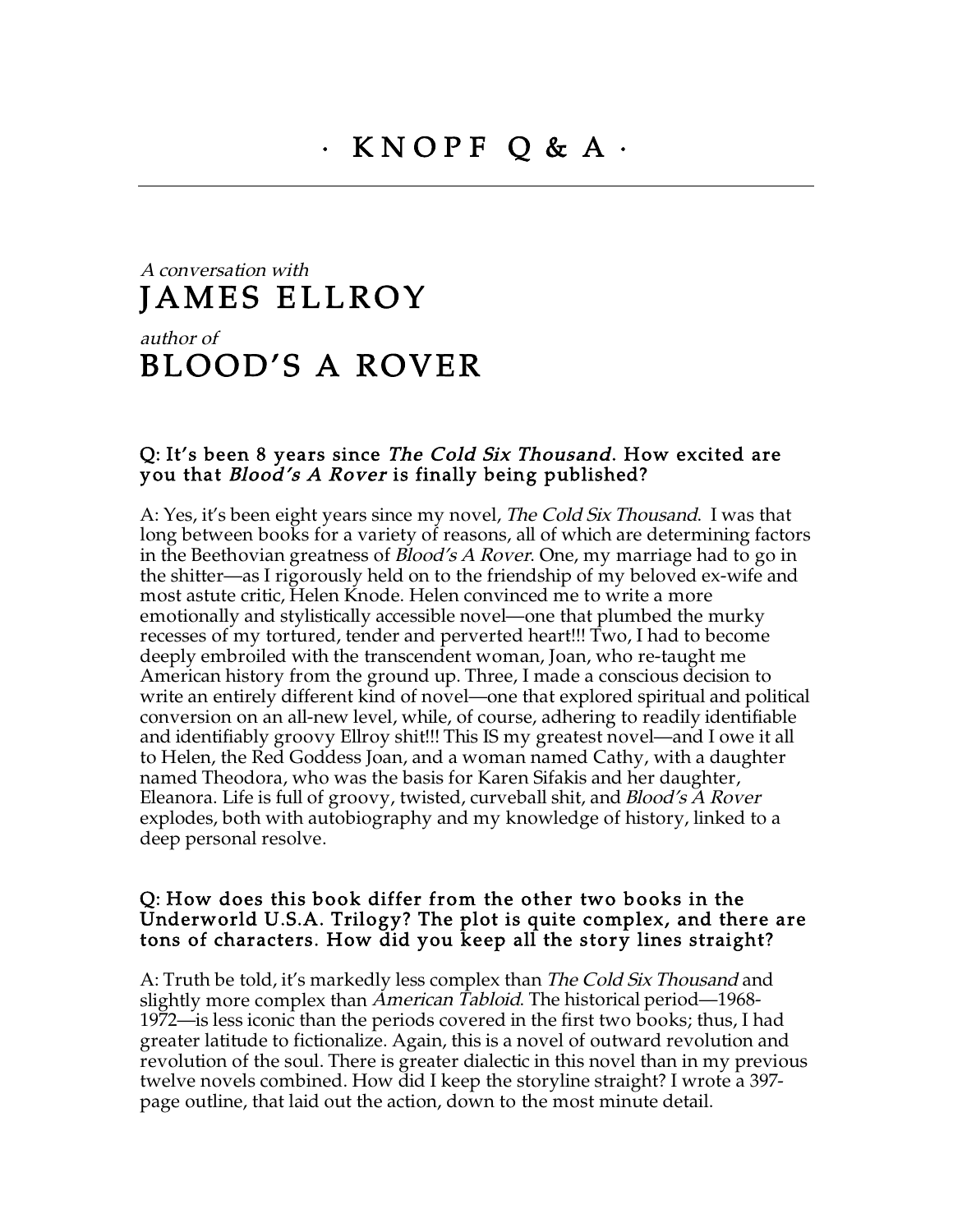Meticulousness, diligence, profoundly rigorous work habits all contributed to the greatness of this novel. During the odd moments that my super-human resolve faltered, I stared at the numerous portraits of Beethoven that adorn my pad and at the photo of Joan that I keep on my nightstand (the left side, of course).

#### Q: As in the first two books, readers will recognize a lot of the names in *Blood's A Rover*—Howard Hughes, J. Edgar Hoover, and Richard Nixon to name a few. So how much of the story is really true?

A: Yeah, Gay Edgar Hoover, Howard "Dracula" Hughes, and Tricky Dick Nixon appear again—but they are differentiated from my previous portrayals, as THEIR lives head for the shitter at a breakneck pace. As for what's real and what's not, let's just say that gaps in actual recorded history have been kind to me, and, again, have allowed me latitude for creating fiction. My intent is to create a seamless fictional history; thus, questions like this one I tend to dodge and swerve around.

#### Q: There are three main characters in this book, Wayne Tedrow, Jr., Dwight Holly, and Donald Crutchfield, but Crutchfield is really the primary protagonist. You've said that in many ways he's an odd hero. Why is that?

A: Aaaaahhhhh, my unholy troika—Don Crutchfield, Wayne Tedrow, Dwight Holly—all bad men in love with strong women!!!!! They are all recognizably Ellrovian, but Crutch—at 23—is the youngest of my protagonists, ever—and is, like his creator was at that age—a perved-out, window-peeping dipshit. He is also a profound voice of the great American qualities of indefatigable will, ingenuity and pitbull-like persistence. He keeps getting his ass kicked, and he keeps coming back!!!!! You gots to dig dat!!!!! All drama is a man-meets-awoman; he FOLLOWS a woman for six hundred pages, has a brief liaison with her, and in the epilogue follows her for the rest of his life. I revere him for that; it is something I would do myself.

## Q: The other thing about Donald Crutchfield is that he's actually a real person. How did you meet him?

A: I met Crutch in '99, dug his wheelman/P.I. spiel and impulsively co-opted him to the book. It was a smart, instinctive move on my part—because Crutch hipped me to a world I did not know existed, and his relative youth in 1968 played in perfectly to my dramatic design: DIPSHIT KID AS SECRET VOICE OF AMERICAN HISTORY!!!!!!!!!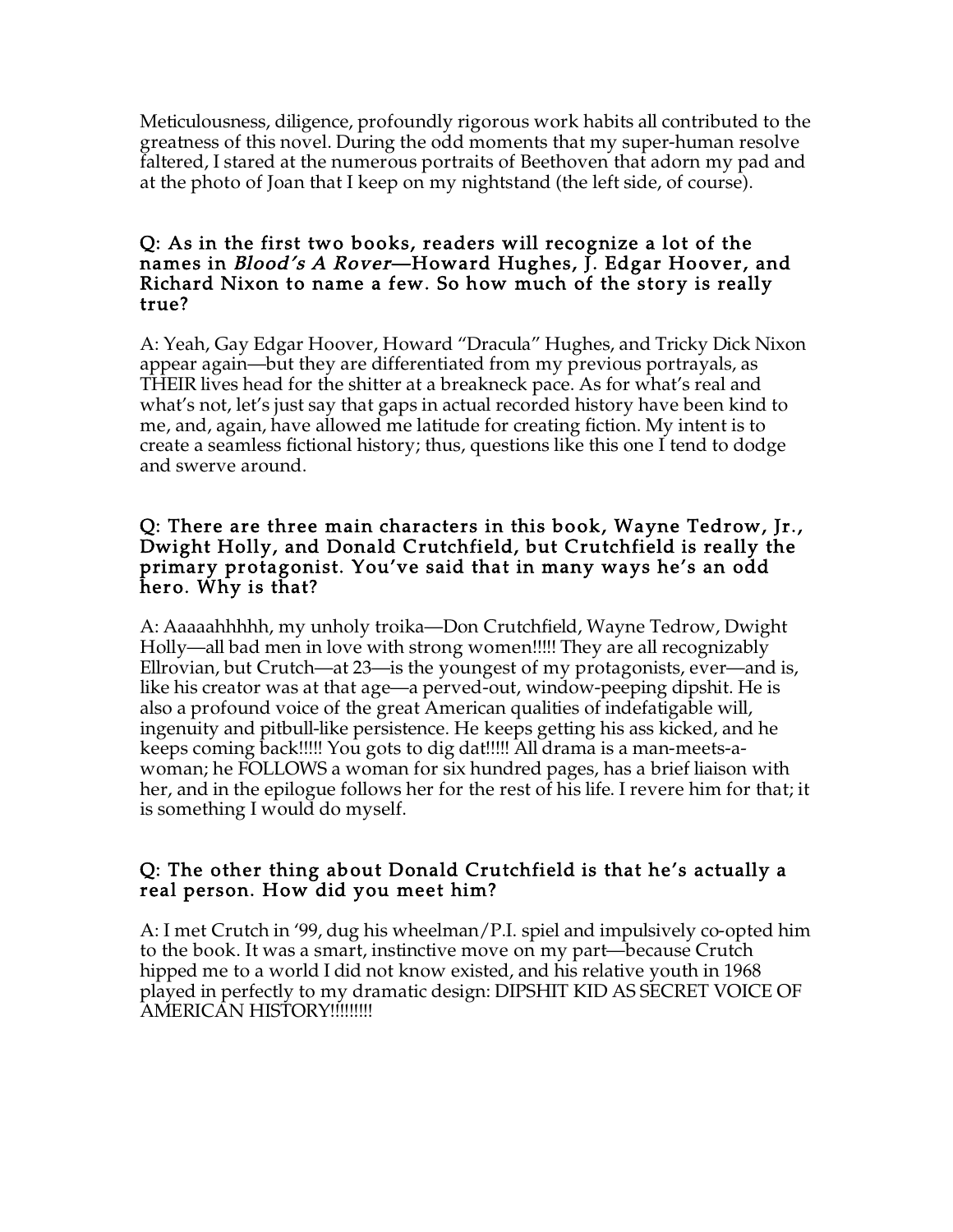#### Q: You tackle some potent issues in this book involving race, crime, and social justice. How much did you intend the book to be a social commentary? Clearly a lot of these issues are still highly relevant today.

A: Yes, this book is highly topical, dialectical and full of exploitable contemporary reference, although I did not write it with those intentions in mind. Race, class, gender, sexual identity, seismic explosions within the body politic—call me prophetic, call me lucky, call me prescient. I am a student of history and an ignorer of contemporary culture, which allows me to live in the historical periods I write about with a fully-honed attention. There is a universal and timeless feel to *Blood's A Rover*, even though it is quite period-specific. It's the immersion process: I was THERE all the time I was writing the book.

## Q: The hate and racism of the time period that you cover can be difficult to take at times. Did you find it hard to write?

A: It was EASY to write all the racial invective in this novel, because the story required it; because my bad white men come to renounce their racist beliefs; because racial humor is quite often hilarious and it is hypocritical to assert that it is not; because ugly language is a necessary corollary in a book entirely about the revolutionary tides of history. I feel no social obligation to mediate racial comments with apologies; I will read Black Panther/pimp schtick aloud, with broad racial inflections at my upcoming book gigs. Racism is a casual attribute of my characters, more than a defining characteristic, so PCers are confused because guys they are supposed to get to dig are saying vile shit. I intend to grab the issue of race like a ravenous pitbull during my upcoming Knopf tour and milk it for all it's worth.

#### Q: Blood's A Rover has many varied settings including L.A., which clearly you know intimately, but also Haiti and the Dominican Republic. Have you spent much time in these countries?

A: Yeah, I know L.A. intimately—but no way was I going to shag my skinny white ass over to Haiti and the D.R. I sent a researcher—she had a blast—I read her notes, examined her slides and studied her maps. Fiction is verisimilitude—in the end, it all comes down to how well you can make this shit up!!!!! HISTORY: what a blast to rewrite it to your own specifications.

## Q: Over the years you've developed a very distinct writing style, but who were some of your early inspirations?

A: My style is deliberately provocative and outrageous: it is meant to be both challenging and wildly raw and entertaining. As a youngster, I loved the police novels of Joseph Wambaugh—but for years now, I haven't read fiction, I just lay around in the dark, brooding, listening to Beethoven and waiting for women to